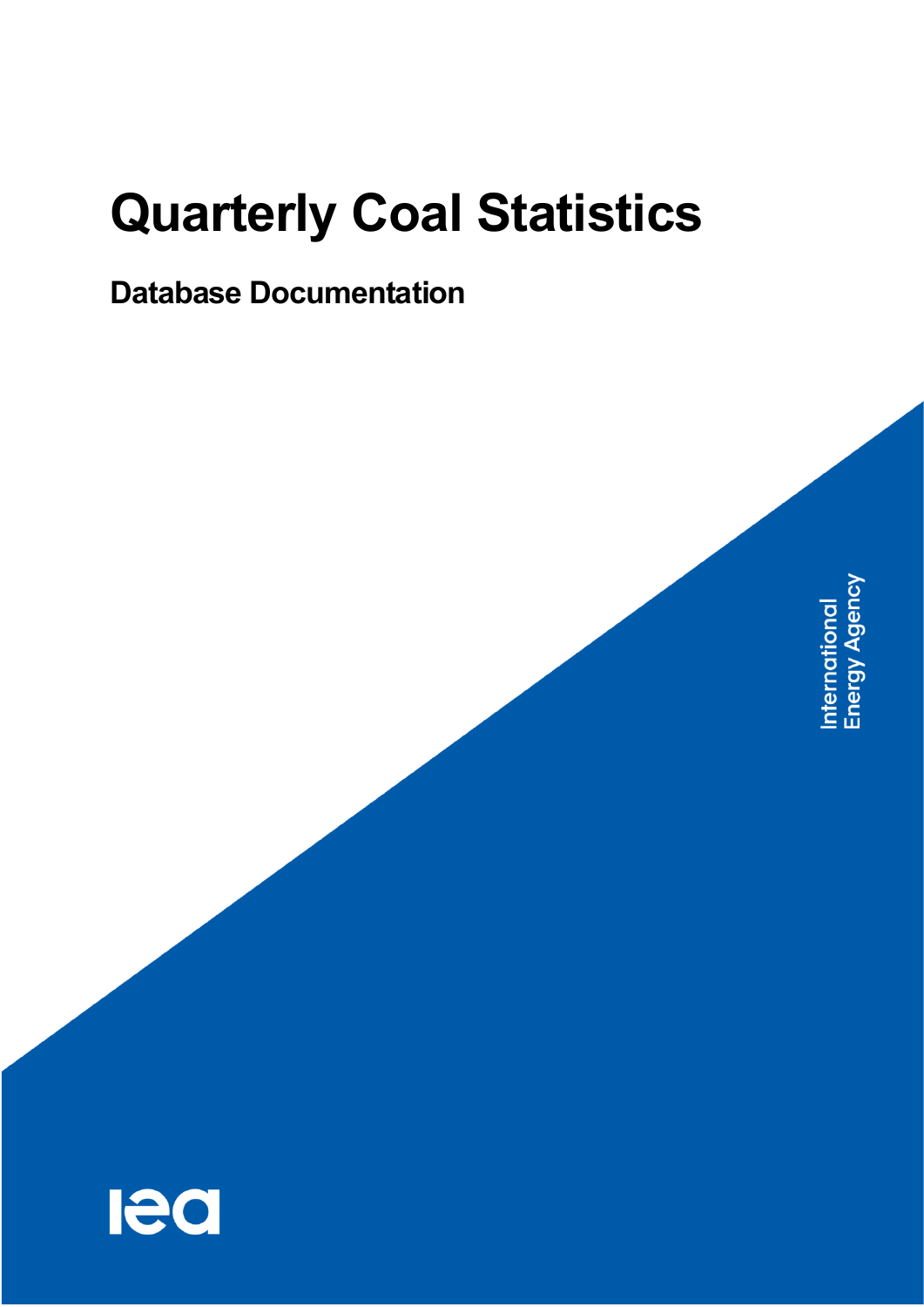

This document provides information regarding the Quarterly Coal Statistics database. This document can be found online [here.](http://wds.iea.org/wds/pdf/QCS_Documentation.pdf)

Please address your inquiries to [CES@iea.org.](mailto:CES@iea.org)

*Please note that all IEA data is subject to the following Terms and Conditions found on the IEA's website: [www.iea.org/t\\_c/](http://www.iea.org/t&c/)*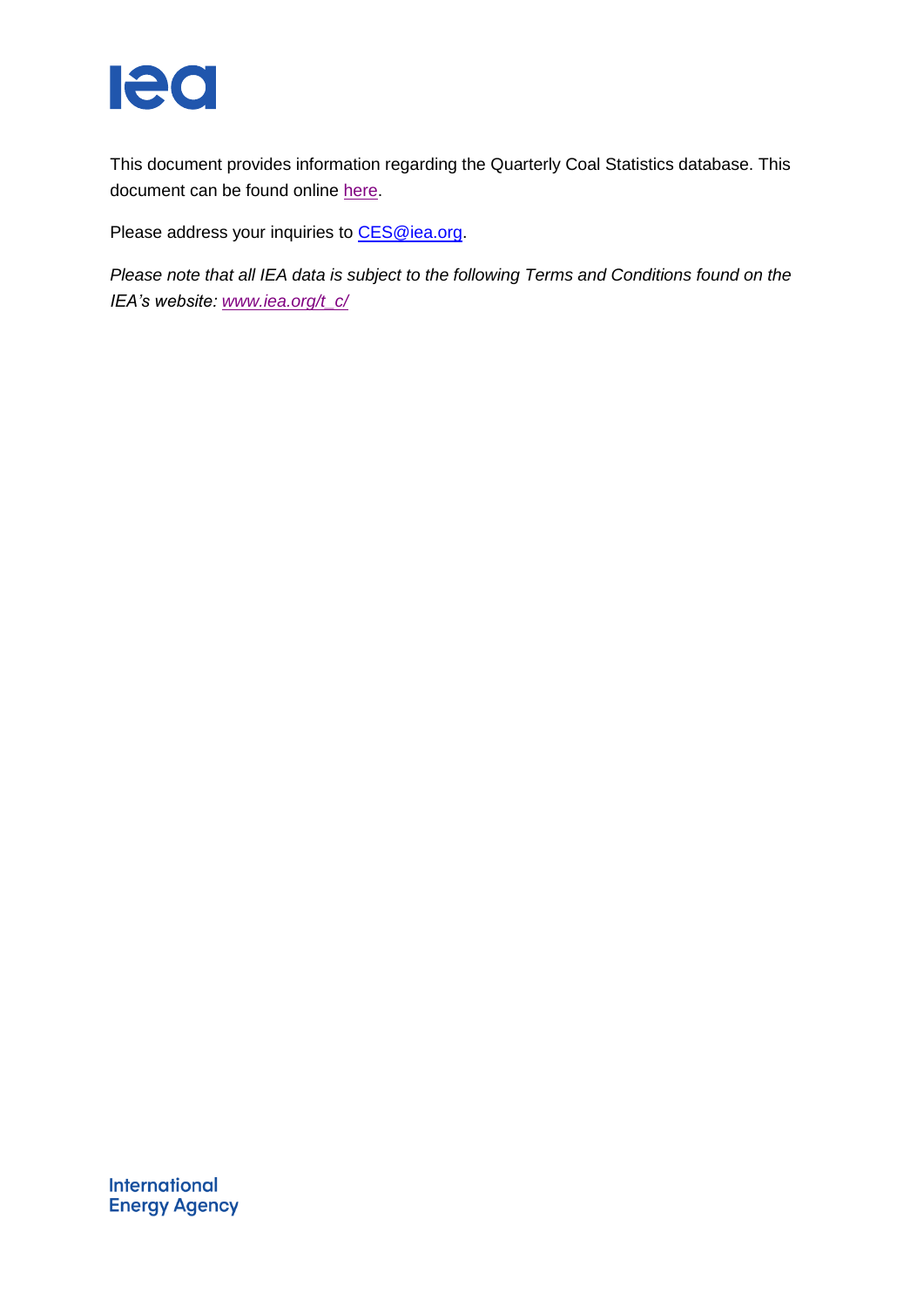

| <b>Table of Contents</b>                                         |  |
|------------------------------------------------------------------|--|
|                                                                  |  |
|                                                                  |  |
|                                                                  |  |
|                                                                  |  |
|                                                                  |  |
|                                                                  |  |
|                                                                  |  |
|                                                                  |  |
| OECD Steam coal, coking coal and lignite Trade Volume Matrices 8 |  |
|                                                                  |  |
|                                                                  |  |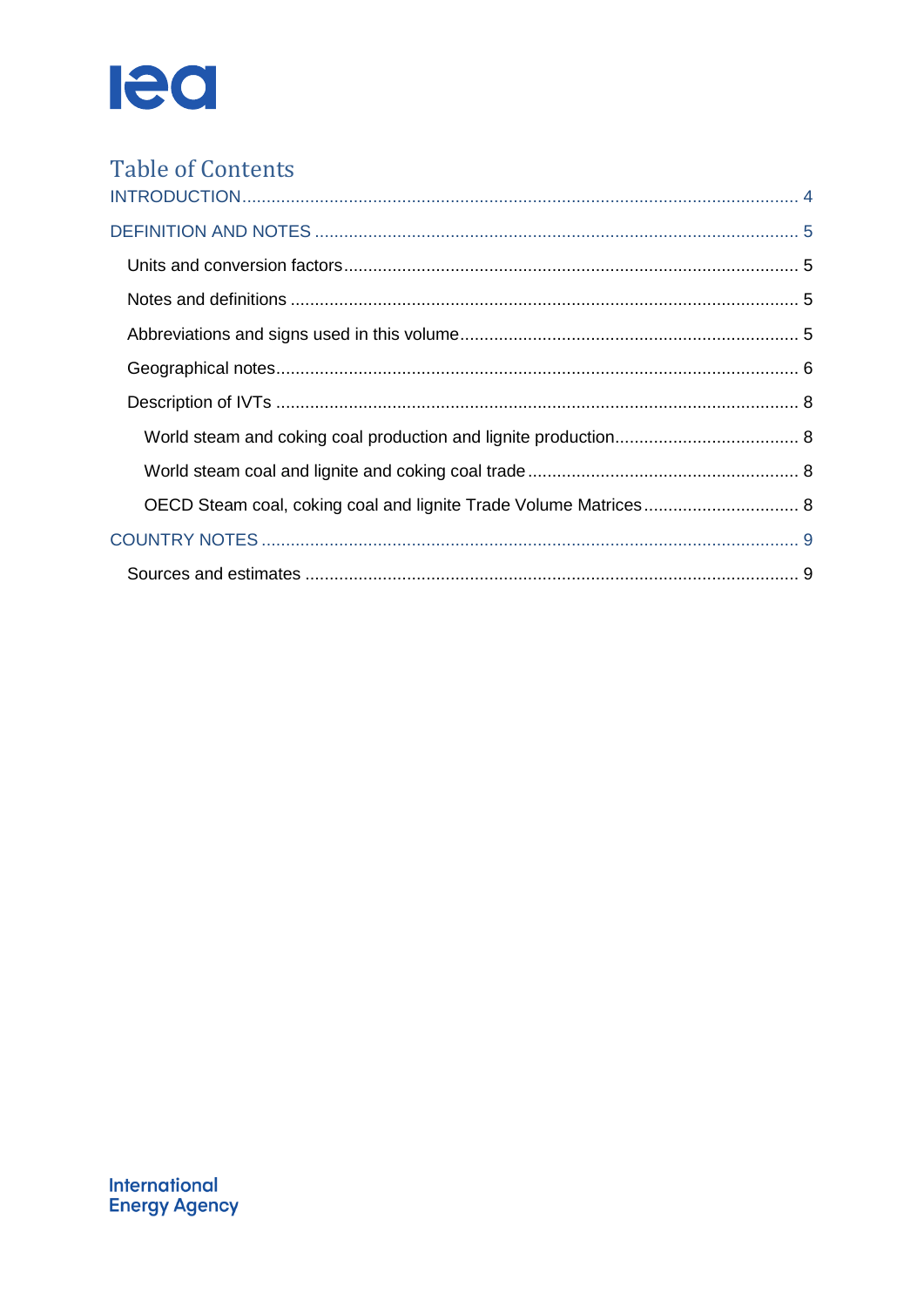# le c

# <span id="page-3-0"></span>**INTRODUCTION**

The aim of *Quarterly Coal Statistics* is to provide rapid, accurate and detailed statistics on production and trade of coal mainly in, but not limited to, the OECD area. The information contained in the accompanying IVT datasets consists of:

- World steam and coking coal and lignite production.
- World steam coal and lignite, and coking coal trade.
- Coking coal and steam coal imports and exports for OECD Member countries.

Quarterly data are available in the datasets from Q1 2016.

**Coal** data for OECD countries for the first three quarters of a year are submitted by Member countries, obtained from official national publications or websites or from other official publications, or are estimated using other reliable sources. For the fourth quarter of a year, all quarterly data are revised to be consistent with the annual data from the Coal Information publication. For EU member countries, quarterly trade data are generally obtained from Eurostat. Data for Non-OECD countries are obtained either directly from governments, official publications or estimated using other reliable sources.

A principal objective in presenting quarterly data on coal production and trade is to provide a guide to recent developments in the world market. For this reason, Total OECD and World data are estimated by the Secretariat. In order to make these aggregate estimates, data for some countries and for some recent quarters have been estimated where official statistics are not yet available. In general, such estimates are based on official statistics for previous months, as well as on industry and other Secretariat sources.

Inevitably, information on the recent past is frequently subject to subsequent revision. The policy of *Quarterly Coal Statistics* in this respect is as follows:

- Data are published, for all countries for which they are available, approximately two quarters after that to which they refer.
- Data will be revised in subsequent issues, if necessary.
- Historical data will also be revised, where necessary, to render them consistent with current definitions.

Erica Robin had overall production and editorial responsibility. The data and statistics were produced by Alessandro Conforti and Marta Silva.

For additional queries relating to *Quarterly Coal Statistics*, please contact:

Erica Robin Energy Data Centre 9 rue de la Fédération 75739 PARIS Cedex 15 France

Email Address: [ces@iea.org](file:///C:/Users/CONFORTI_A/Desktop/ces@iea.org)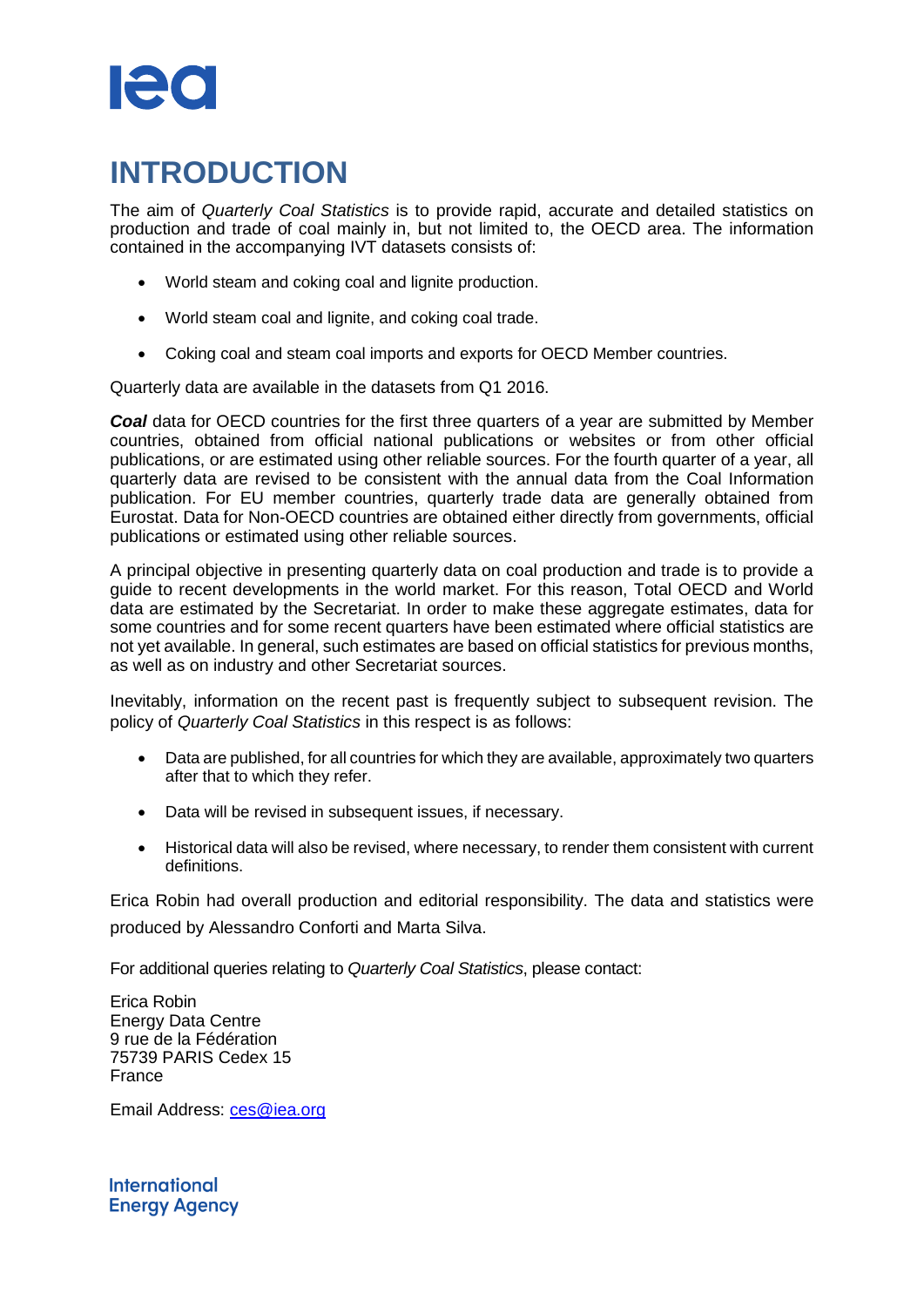# <span id="page-4-0"></span>**DEFINITION AND NOTES**

### <span id="page-4-1"></span>**Units and conversion factors**

All figures are reported to the nearest whole number of thousand metric tons<sup>1</sup>.

# <span id="page-4-2"></span>**Notes and definitions**

*Steam coal:* calculated as the sum of anthracite, other bituminous and sub-bituminous coals.

- **Anthracite:** This is a high-rank coal used mainly for industrial and residential heat raising and defined as a non-agglomerating coal with a gross calorific value greater than 5.732 kcal/kg (24 GJ/t) on an ash free but moist basis.
- **Other bituminous coal**: This is a coal with a gross calorific value greater than 5 732 kcal/kg (24 GJ/t) on an ash-free but moist basis and with a mean random reflectance of vitrinite of at least 0.6 and is commonly known as thermal coal. It includes recovered slurries, middlings and other low-grade coal products not further classified by type. Coking coals are not included.
- **Sub-bituminous coal**: This is a non-agglomerating coal with a gross calorific value between 4 777 kcal/kg (20 GJ/t) and 5 732 kcal/kg (24 GJ/t) on an ash-free but moist basis.

**Coking coal:** This is a coal with a gross calorific value greater than 5 732 kcal/kg (24 GJ/t) on an ash-free but moist basis and with a mean random reflectance of vitrinite of at least 0.6 with a quality that allows the production of coke suitable to support a blast furnace charge.

**Lignite:** This is defined as non-agglomerating coal with a gross calorific value less than 4 777 kcal/kg (20 GJ/t) and greater than 31% volatile matter on an ash-free but moist basis.

# <span id="page-4-3"></span>**Abbreviations and signs used in this volume**

- **t:** Metric ton
- **Mt:** Million metric tons

 1 . Totals may not equal the sum of components due to rounding.International **Energy Agency**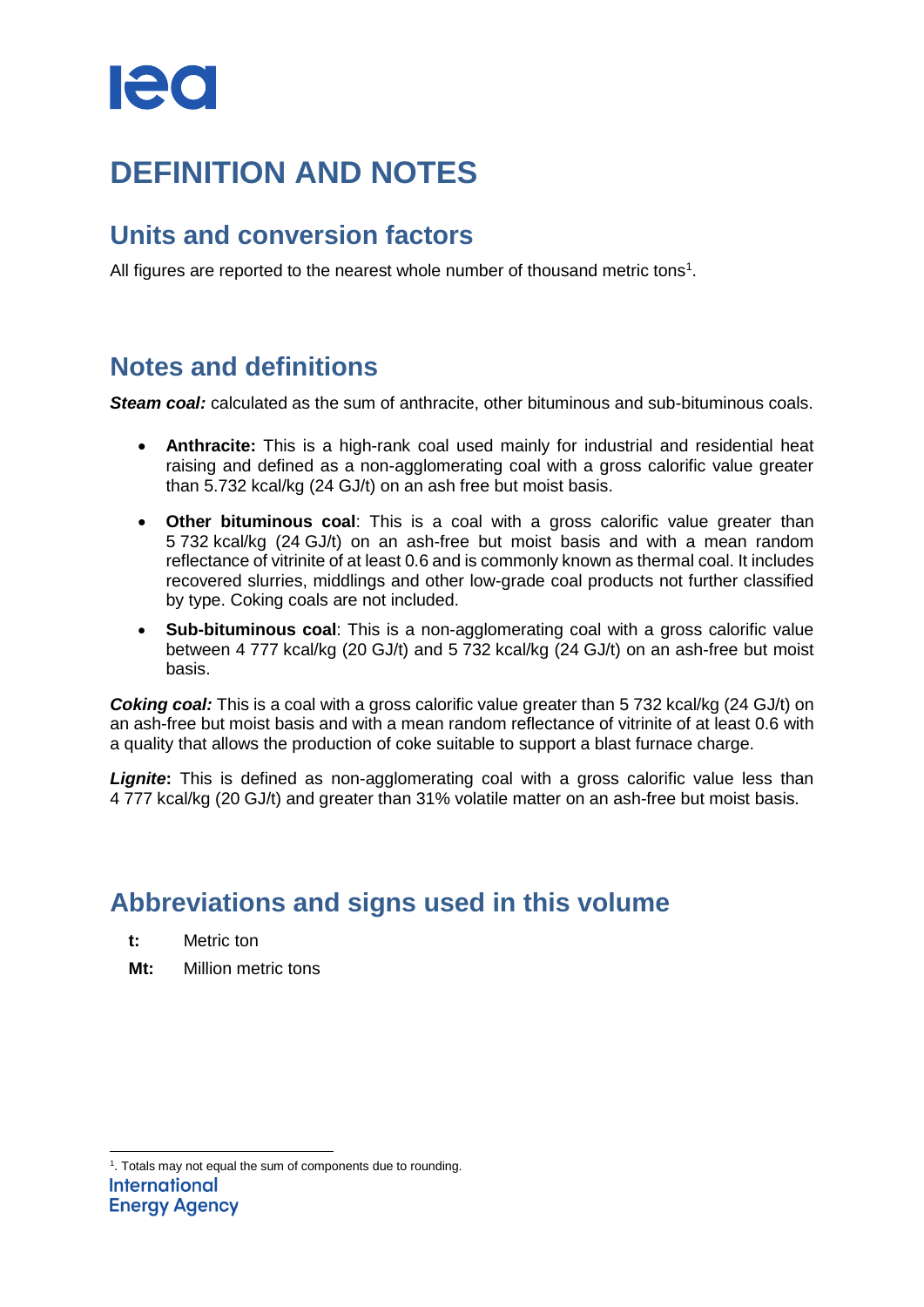

# <span id="page-5-0"></span>**Geographical notes**

This document and any map included herein are without prejudice to the status of or sovereignty over any territory, to the delimitation of international frontiers and boundaries and to the name of any territory, city or area.

#### *IEA countries:*

| Australia                 | Excludes the overseas territories.                                                                                                                                                                                                                                                            |
|---------------------------|-----------------------------------------------------------------------------------------------------------------------------------------------------------------------------------------------------------------------------------------------------------------------------------------------|
| Denmark                   | Excludes the Faroe Islands and Greenland.                                                                                                                                                                                                                                                     |
| France                    | Includes Monaco, and the following overseas departments (Guadeloupe; French<br>Guiana; Martinique; Mayotte; and Reunion); and excludes the overseas collectivities<br>(New Caledonia; French Polynesia; Saint Barthelemy; Saint Martin; Saint Pierre and<br>Miquelon; and Wallis and Futuna). |
| Italy                     | Includes the Holy See and San Marino.                                                                                                                                                                                                                                                         |
| Japan                     | Includes Okinawa.                                                                                                                                                                                                                                                                             |
| The<br><b>Netherlands</b> | Excludes Suriname, Aruba and the other former Netherland Antilles (Bonaire,<br>Curaçao, Saba, Saint Eustatius and Sint Maarten).                                                                                                                                                              |
| Portugal                  | Includes the Azores and Madeira.                                                                                                                                                                                                                                                              |
| Spain                     | Includes the Canary Islands.                                                                                                                                                                                                                                                                  |
| Switzerland               | Does not include Liechtenstein for Coal and Electricity.                                                                                                                                                                                                                                      |
| United<br>Kingdom         | Includes Jersey, Guernsey and the Isle of Man. Shipments of coal to the Channel<br>Islands and the Isle of Man from the United Kingdom are not classed as exports.                                                                                                                            |
| United<br><b>States</b>   | Includes 50 States and the District of Columbia. Coal trade incorporates Puerto Rico within<br>the national boundary definition, but excludes all other territories and the Minor Outlying<br>Islands.                                                                                        |

#### *Other countries and economies:*

| Cyprus | Note by Turkey:                                                                                                                                                                                                                                                                                                                                                                                                                              |
|--------|----------------------------------------------------------------------------------------------------------------------------------------------------------------------------------------------------------------------------------------------------------------------------------------------------------------------------------------------------------------------------------------------------------------------------------------------|
|        | The information in this document with reference to "Cyprus" relates to the southern part<br>of the Island. There is no single authority representing both Turkish and Greek Cypriot<br>people on the Island. Turkey recognises the Turkish Republic of Northern Cyprus<br>(TRNC). Until a lasting and equitable solution is found within the context of United<br>Nations, Turkey shall preserve its position concerning the "Cyprus issue". |
|        | Note by all the European Union Member States of the OECD and the European Union:                                                                                                                                                                                                                                                                                                                                                             |
|        | The Republic of Cyprus is recognised by all members of the United Nations with the<br>exception of Turkey. The information in this report relates to the area under the<br>effective control of the Government of the Republic of Cyprus.                                                                                                                                                                                                    |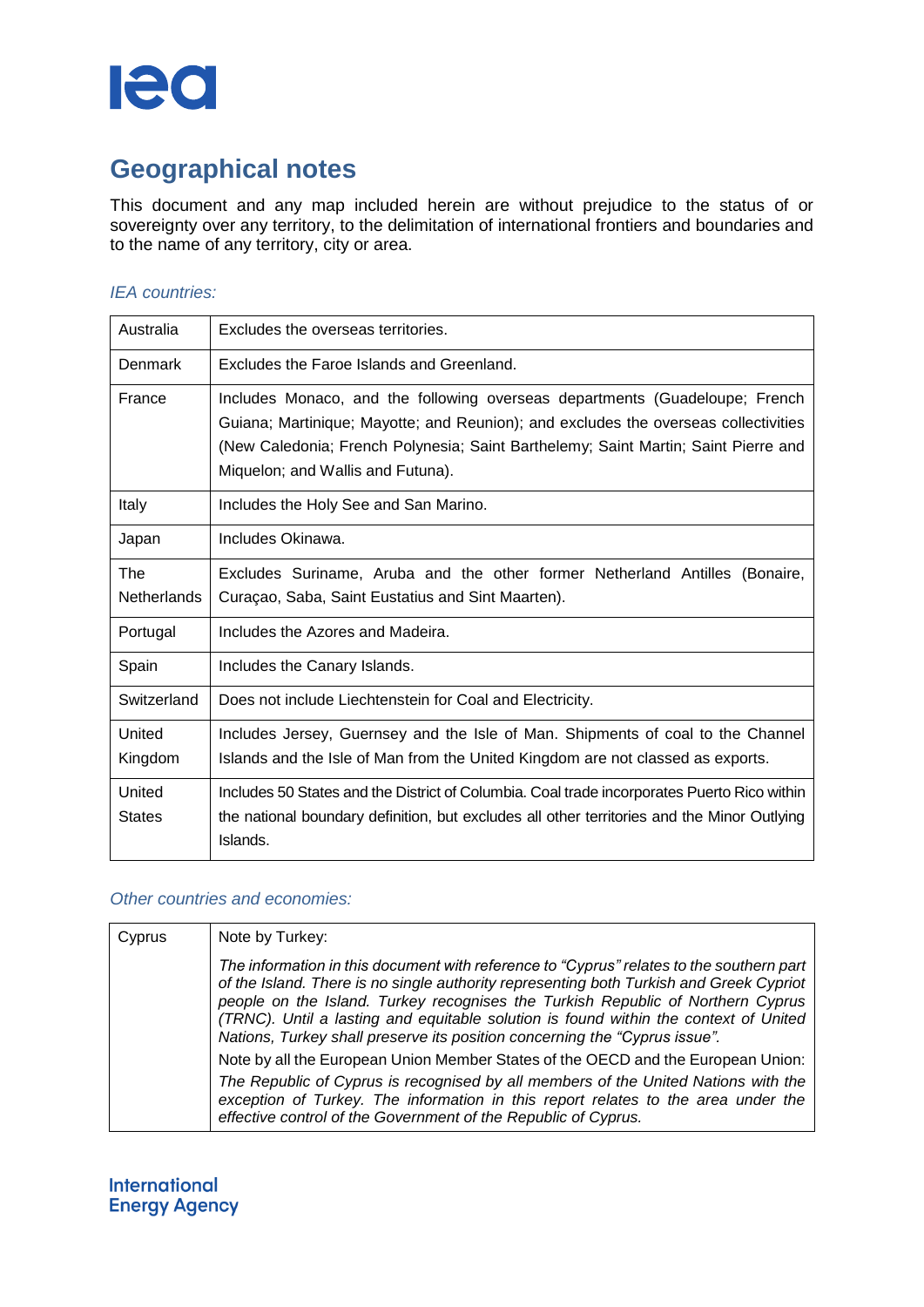

| Israel                            | The statistical data for Israel are supplied by and under the responsibility of the relevant<br>Israeli authorities. The use of such data by the OECD is without prejudice to the status<br>of the Golan Heights, East Jerusalem and Israeli settlements in the West Bank under<br>the terms of international law. |
|-----------------------------------|--------------------------------------------------------------------------------------------------------------------------------------------------------------------------------------------------------------------------------------------------------------------------------------------------------------------|
| Former<br>Netherlands<br>Antilles | The Netherlands Antilles was dissolved on 10 October 2010, resulting in two new<br>"constituent countries" of the Netherlands (Curaçao and Sint Maarten), with the other<br>islands joining the Netherlands as "special municipalities". However, due to a lack of                                                 |
|                                   | detailed data, the Secretariat's data and estimates under the "Former Netherlands<br>Antilles" still refer to the whole territory of the Former Netherlands Antilles as it was known<br>prior to 10 October 2010.                                                                                                  |

#### *Country groupings*

The following country groupings are used for all of the totals throughout, unless specified otherwise in the table descriptions:

| Total       | Australia; Austria; Belgium; Canada; Chile; Colombia; Costa Rica; Czech Republic;                                                                                      |
|-------------|------------------------------------------------------------------------------------------------------------------------------------------------------------------------|
| OECD        | Denmark; Estonia; Finland; France; Germany; Greece; Hungary; Iceland; Ireland;<br>Israel; Italy; Japan; Korea; Latvia; Lithuania; Luxembourg; Mexico; Netherlands; New |
|             | Zealand; Norway; Poland; Portugal; Slovak Republic; Slovenia; Spain; Sweden;                                                                                           |
|             | Switzerland; Turkey; United Kingdom; United States.                                                                                                                    |
| <b>OECD</b> | Canada; Chile; Colombia; Costa Rica; Mexico; United States.                                                                                                            |
| Americas    |                                                                                                                                                                        |
| OECD Asia   | Australia; Israel; Japan; Korea; New Zealand.                                                                                                                          |
| Pacific     |                                                                                                                                                                        |
| <b>OECD</b> | Total OECD except Australia; Canada; Chile; Colombia; Israel; Japan; Korea; Mexico;                                                                                    |
| Europe      | New Zealand; United States.                                                                                                                                            |
| IEA         | Total OECD excluding Chile; Colombia; Costa Rica; Iceland; Israel; Latvia; Lithuania;                                                                                  |
|             | Slovenia.                                                                                                                                                              |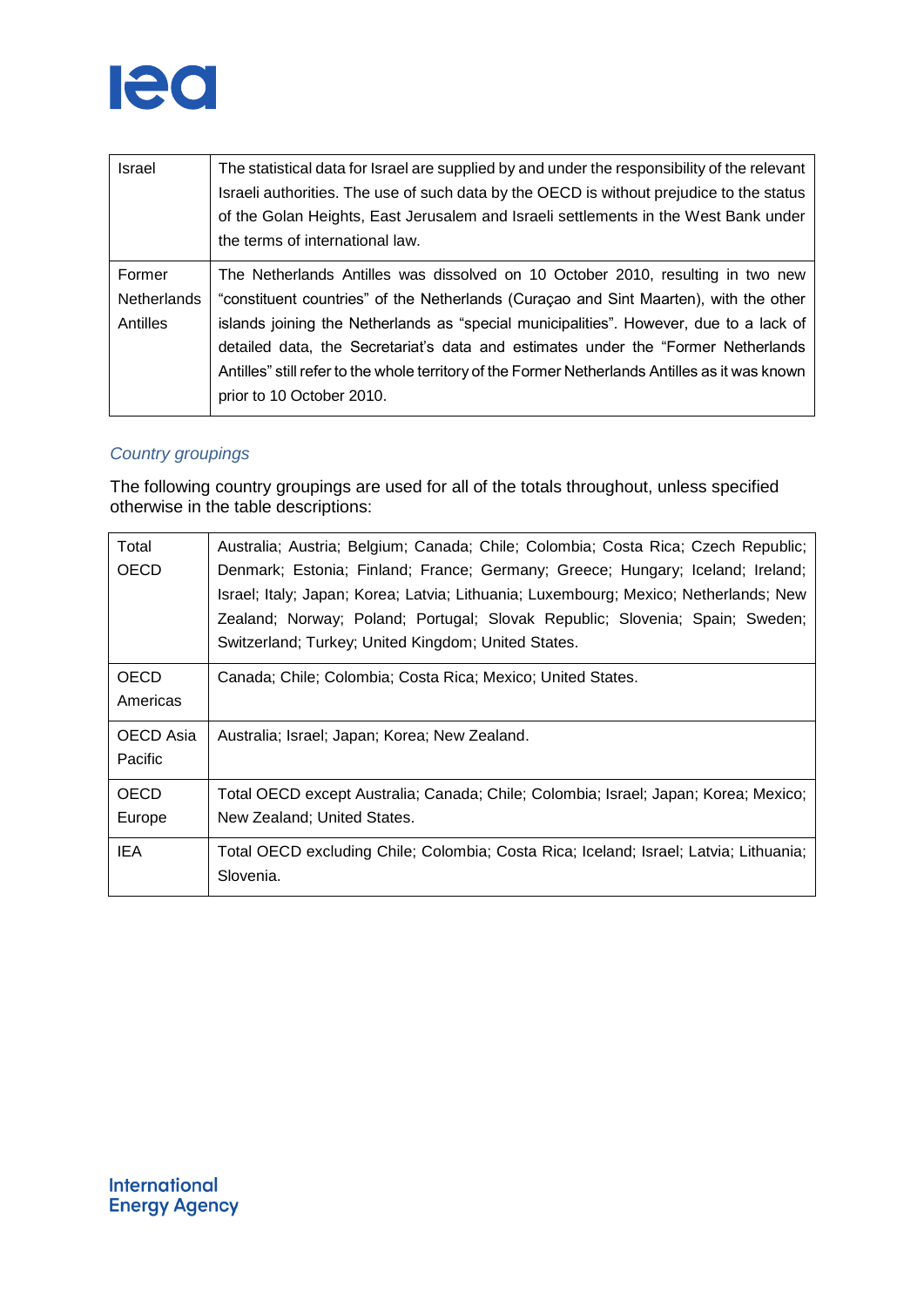# 120

# <span id="page-7-0"></span>**Description of IVTs**

For definitions of individual products, see section [Notes and definitions](#page-4-0)

For geographical definitions, see section [Geographical notes](#page-5-0)

### <span id="page-7-1"></span>World steam and coking coal production and lignite production

These data include both *indigenous production* and *production from other sources*.

**Indigenous production**: The quantity of fuels extracted or produced, calculated after any operation for removal of inert matter. In general, production includes the quantities consumed by the producer in the production process (e.g. for heating or operation of equipment and auxiliaries) as well as supplies to other producers of energy for transformation or other uses.

*Production from other sources:* This covers coal from recovered slurries, middlings and other low grade coal products which cannot be classified according to type of coal from which they are obtained.

### <span id="page-7-2"></span>World steam coal and lignite and coking coal trade

Data refer to total imports and exports for the period indicated. Amounts are considered as imported or exported when they have crossed the political boundaries of the country, whether customs clearance has taken place or not.

### <span id="page-7-3"></span>OECD Steam coal, coking coal and lignite Trade Volume Matrices

Data refer to imports and exports by origin and destination for the period indicated.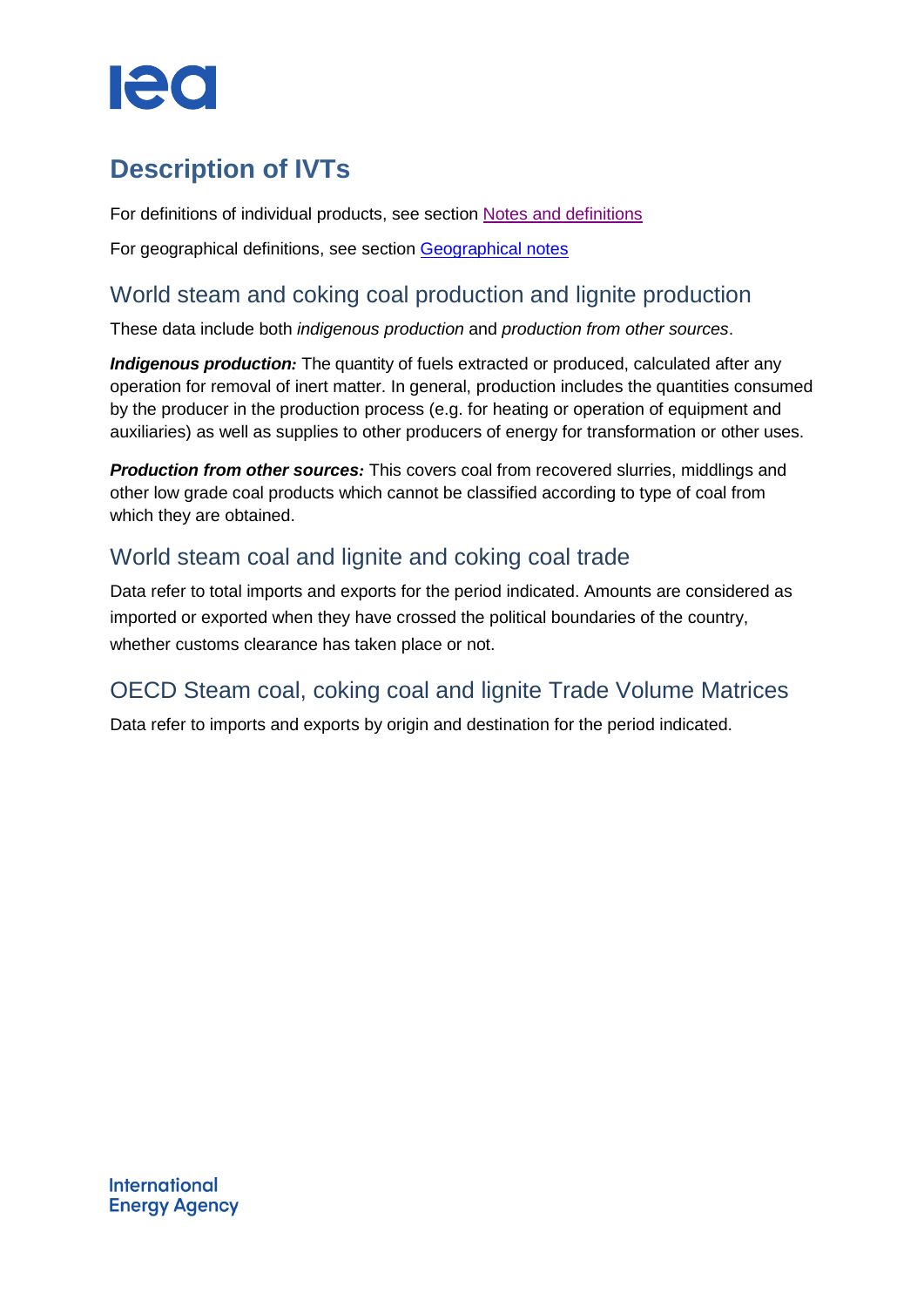

# <span id="page-8-0"></span>**COUNTRY NOTES**

The following notes concern data for specific countries; group totals which include these countries will be correspondingly affected.

## <span id="page-8-1"></span>**Sources and estimates**

| World steam and coking coal production |                                                         |  |
|----------------------------------------|---------------------------------------------------------|--|
| and lignite production                 |                                                         |  |
| <b>Quarterly Data</b>                  |                                                         |  |
| <b>Country/Region</b>                  | <b>Source</b>                                           |  |
| European Union countries               | Eurostat.                                               |  |
| Australia                              | Australian Government, Resources and Energy Quarterly.  |  |
| Canada                                 | Statistics Canada.                                      |  |
| Chile                                  | United Nations Statistics Division.                     |  |
| Iceland                                | Secretariat estimates.                                  |  |
| Israel                                 | Secretariat estimates.                                  |  |
| Japan                                  | Secretariat estimates.                                  |  |
| Korea                                  | Korea Energy Economics Institute.                       |  |
| Mexico                                 | United Nations Statistics Division.                     |  |
| New Zealand                            | Ministry of Business, Innovation & Employment.          |  |
| Norway                                 | Eurostat.                                               |  |
| Switzerland                            | Secretariat estimates.                                  |  |
| <b>Turkey</b>                          | United Nations Statistics Division.                     |  |
| <b>United States</b>                   | Submission from U.S. Energy Information Administration. |  |
| Brazil                                 | Secretariat estimates.                                  |  |
| China, People's Republic of            | FGE, Facts Global Energy.                               |  |
| Chinese Taipei                         | Secretariat estimates.                                  |  |
| Colombia                               | Mining National Agency.                                 |  |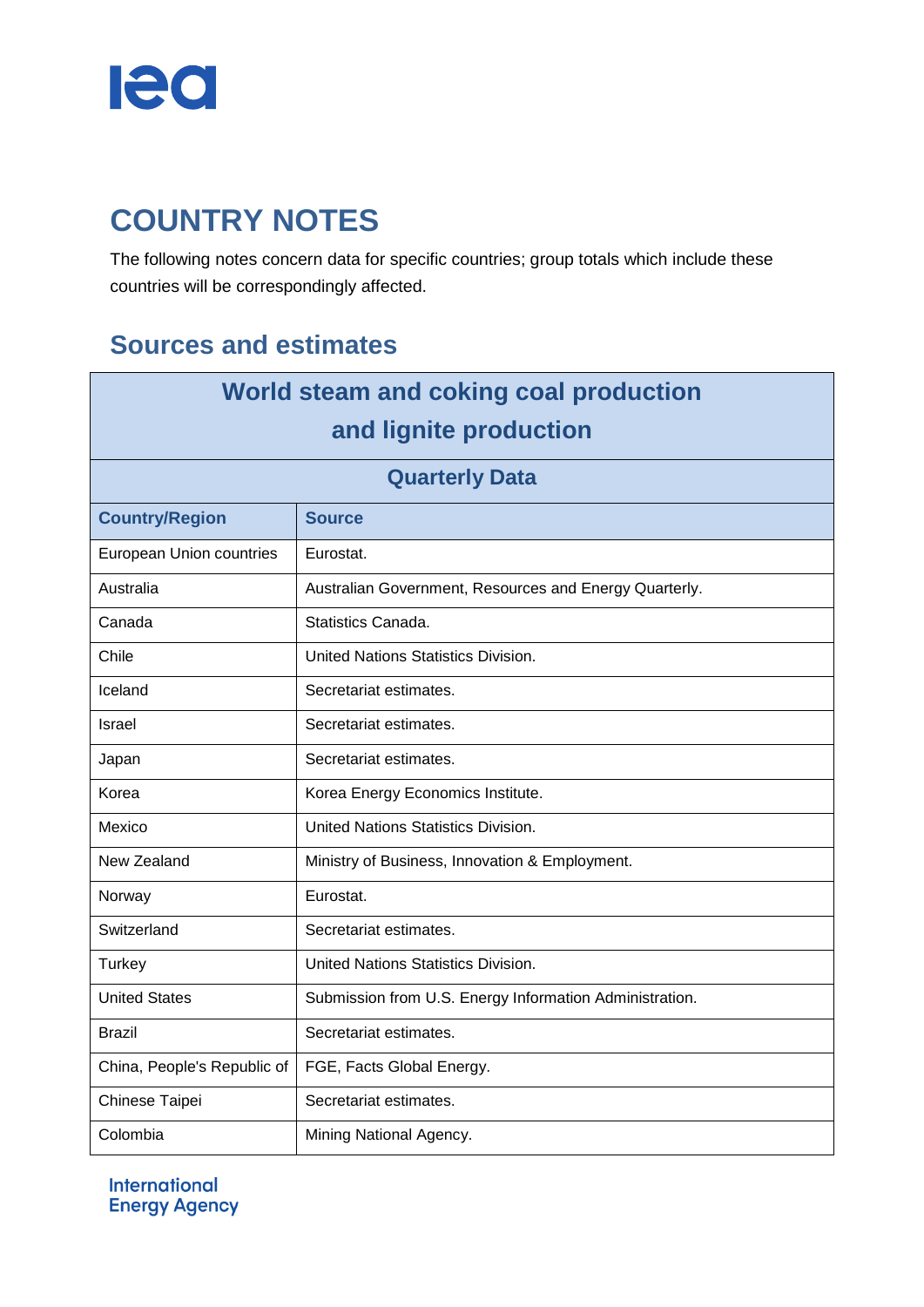

# **World steam and coking coal production and lignite production**

### **Quarterly Data**

| <b>Country/Region</b> | <b>Source</b>                                                                                                                    |
|-----------------------|----------------------------------------------------------------------------------------------------------------------------------|
| Hong Kong, China      | Secretariat estimates.                                                                                                           |
| Indonesia             | <b>National Statistics.</b>                                                                                                      |
| Russia                | United Nations Statistics Division.                                                                                              |
| South Africa          | United Nations Statistics Division.                                                                                              |
| Other countries       | Secretariat estimates. National statistical publications. Monthly Bulletin of<br>Statistics, United Nations Statistics Division. |

| World steam and coking coal production<br>and lignite production |                                                                                                                                                      |  |
|------------------------------------------------------------------|------------------------------------------------------------------------------------------------------------------------------------------------------|--|
| <b>Annual Data</b>                                               |                                                                                                                                                      |  |
| <b>Country/Region</b>                                            | <b>Source</b>                                                                                                                                        |  |
| <b>OECD</b> countries                                            | Official submissions to the IEA Secretariat.                                                                                                         |  |
| Non-OECD countries                                               | Official submissions to the IEA Secretariat. Official submissions to the<br>UNECE, Geneva. National statistical publications. Secretariat estimates. |  |

| Steam coal and lignite and coking coal trade<br><b>World and OECD</b> |                                                              |  |
|-----------------------------------------------------------------------|--------------------------------------------------------------|--|
| <b>Quarterly Data</b>                                                 |                                                              |  |
| <b>Country/Region</b>                                                 | <b>Source</b>                                                |  |
| European Union countries                                              | International Trade, Eurostat.                               |  |
| Australia                                                             | International Trade Report, Australian Bureau of Statistics. |  |
| Canada                                                                | Submission from Natural Resources Canada.                    |  |
| Chile                                                                 | <b>IHS McCloskey.</b>                                        |  |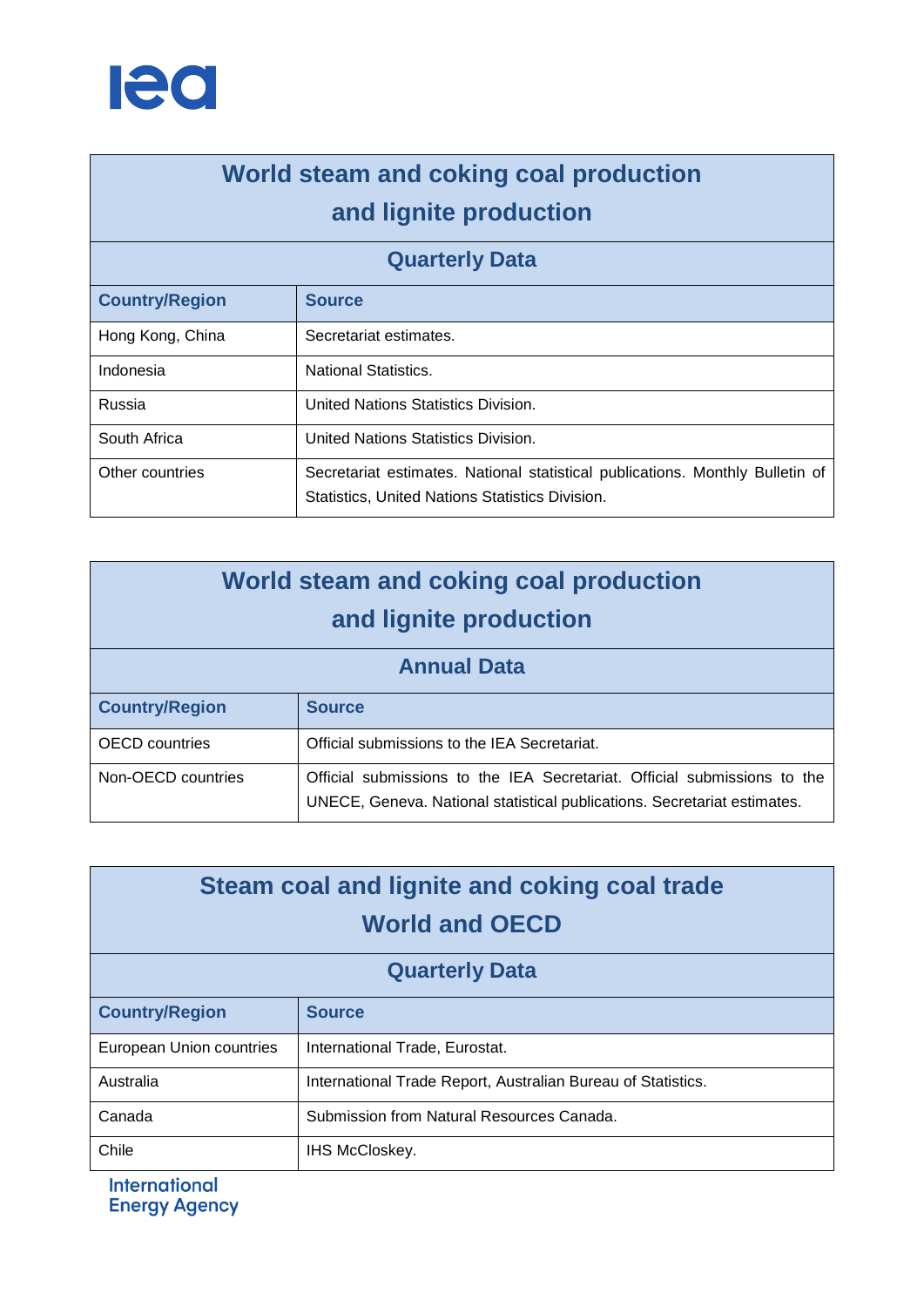

# **Steam coal and lignite and coking coal trade World and OECD**

### **Quarterly Data**

| <b>Country/Region</b>       | <b>Source</b>                                             |
|-----------------------------|-----------------------------------------------------------|
| Iceland                     | Secretariat estimates.                                    |
| <b>Israel</b>               | Secretariat estimates.                                    |
| Japan                       | Japan Tariff Association.                                 |
| Korea                       | IHS McCloskey.                                            |
| Mexico                      | Secretariat estimates.                                    |
| New Zealand                 | Secretariat estimates.                                    |
| Norway                      | Submission from Statistics Norway.                        |
| Switzerland                 | Secretariat estimates.                                    |
| <b>Turkey</b>               | IHS McCloskey.                                            |
| <b>United States</b>        | Foreign Trade Statistics, Census Bureau.                  |
| <b>Brazil</b>               | <b>IHS McCloskey</b>                                      |
| China, People's Republic of | IHS McCloskey.                                            |
| Chinese Taipei              | IHS McCloskey.                                            |
| Colombia                    | IHS McCloskey.                                            |
| Hong Kong, China            | IHS McCloskey.                                            |
| Indonesia                   | IHS McCloskey.                                            |
| Russia                      | IHS McCloskey.                                            |
| South Africa                | IHS McCloskey.                                            |
| Other countries             | Secretariat estimates. National statistical publications. |